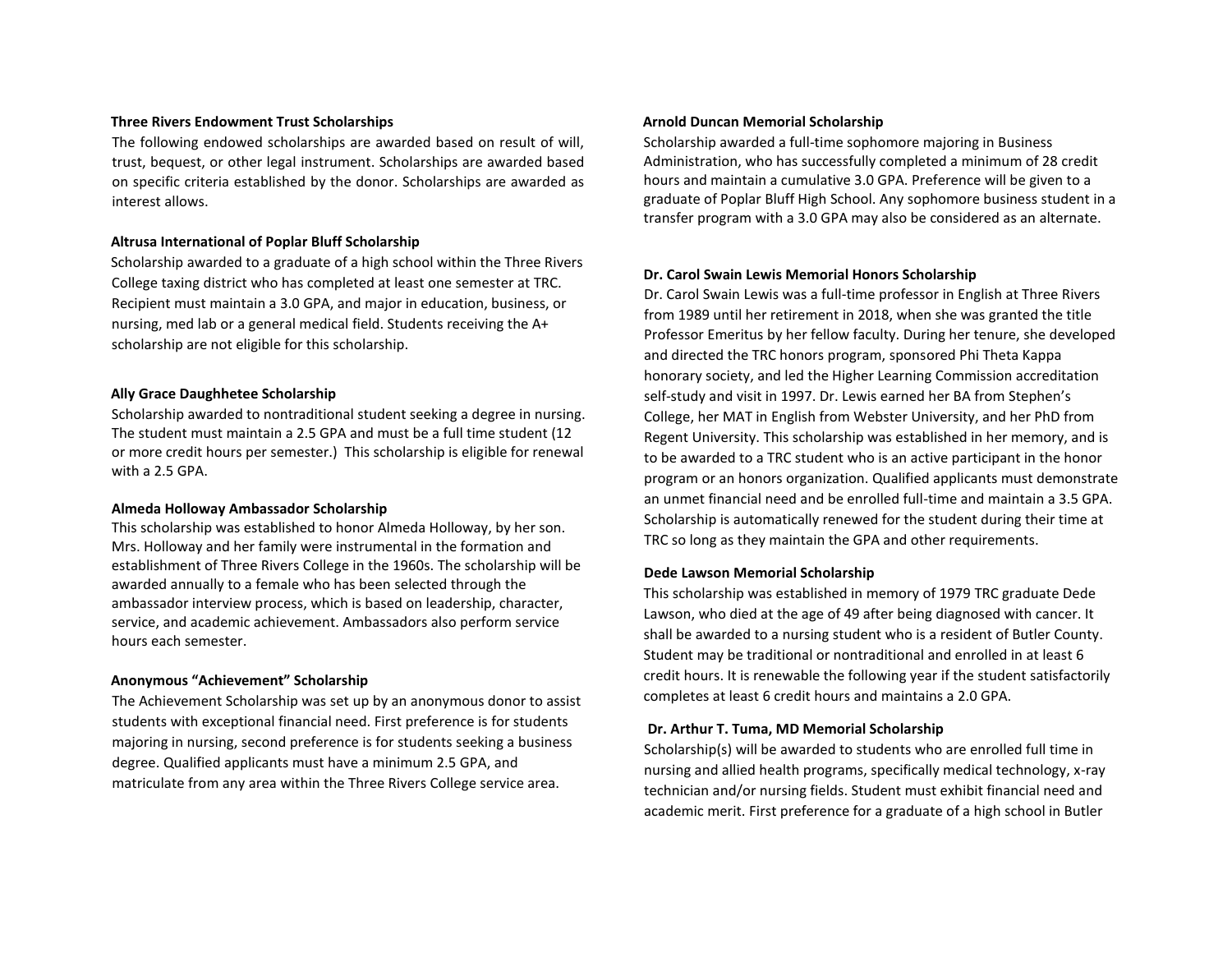or Ripley County; should there be no qualified applicants from either area, the scholarship may be awarded to a student fulfilling other criteria who graduated from any high school in Southeast Missouri.

### **Etta Stephenson Horizon Scholarship**

Student(s) who demonstrate financial need. It is the intention of this scholarship to be awarded to students who have exceptional financial demands and need the award to continue their academic pursuits. Award must be made for direct institutional costs.

## **Florina Carlstrom Memorial Scholarship**

Scholarship will be awarded to student(s) who demonstrate financial need for supplemental funding and pursing a degree in Nursing or Allied Health field. First preference is a Malden High School student, second preference is a Dunklin County Student. Must maintain a 2.5 GPA and can be either a part time or full time student. Scholarship will cover tuition, fees, books and/or supplies required by the syllabus.

## **Grassham Family Memorial Scholarship**

The Grassham Family Memorial Scholarship is given annually to a full-time Three Rivers College student who graduated the previous spring and resides in Carter County. Applicant must be a graduate of Van Buren High School or East Carter High School. The student must maintain a 3.0 GPA. It was established in honor of Randy Grassham and his father, James Grassham, both from Van Buren. James served on the Three Rivers College Board of Trustees beginning in 1982, until his passing in 2009. Then, his son, Randy, was appointed to fill the term, which he did until his passing in 2018. With 36 years combined service, the Grasshams were a part of many changes and improvements over the years. The scholarship was created to help carry on the family legacy of service to Three Rivers College for years to come.

### **Harry and Ida Blue Memorial Scholarship**

Scholarship will be awarded for students matriculating from a Butler County High School and pursuing a course in elementary or secondary education, excluding Physical Education or Coaching.

## **Institute for Community Health Education**

Scholarship will be awarded to a student with financial need who is majoring in the health care field. Preference for a student who does not receive federal Pell grant. The recipient may be a traditional or nontraditional student enrolled in a minimum of at least 12 credit hours. Scholarship is renewable for the following year if the student successfully completes their 12 credit hours and maintains a 3.0 GPA.

### **Ivester-Keeter**

Scholarship will be awarded with preference given to student majoring in education (math or science) who is a high school graduate from Butler, Carter, Ripley or Wayne County. Second preference will be given to students in the nursing program.

### **James Kimbrow Memorial Scholarship (aka: Criminal Justice Scholarship)**

Scholarships will be awarded to a Three Rivers student majoring in Criminal Justice or Law Enforcement. Applicants must have successfully completed a minimum of 12 credit hours with at least a 2.5 GPA. Final selection of the recipient is made by the donor or organization. The recipient must remain in full-time enrollment with at least a 2.5 GPA each semester, and be of good moral character and community standing.

### **James L. Byrd III Memorial Scholarship**

Scholarships will be awarded to Three Rivers College students who are graduates of Charleston or East Prairie High School, or a Mississippi County resident who has completed the high school equivalency exam. Funds are available for degree-seeking students or those who enroll in a program at any Three Rivers College location or online.

### **Joda Bess Memorial Scholarship**

Student to be approved by Endowment Trust Scholarship Committee, at the recommendation of Three Rivers College Financial Aid Office. The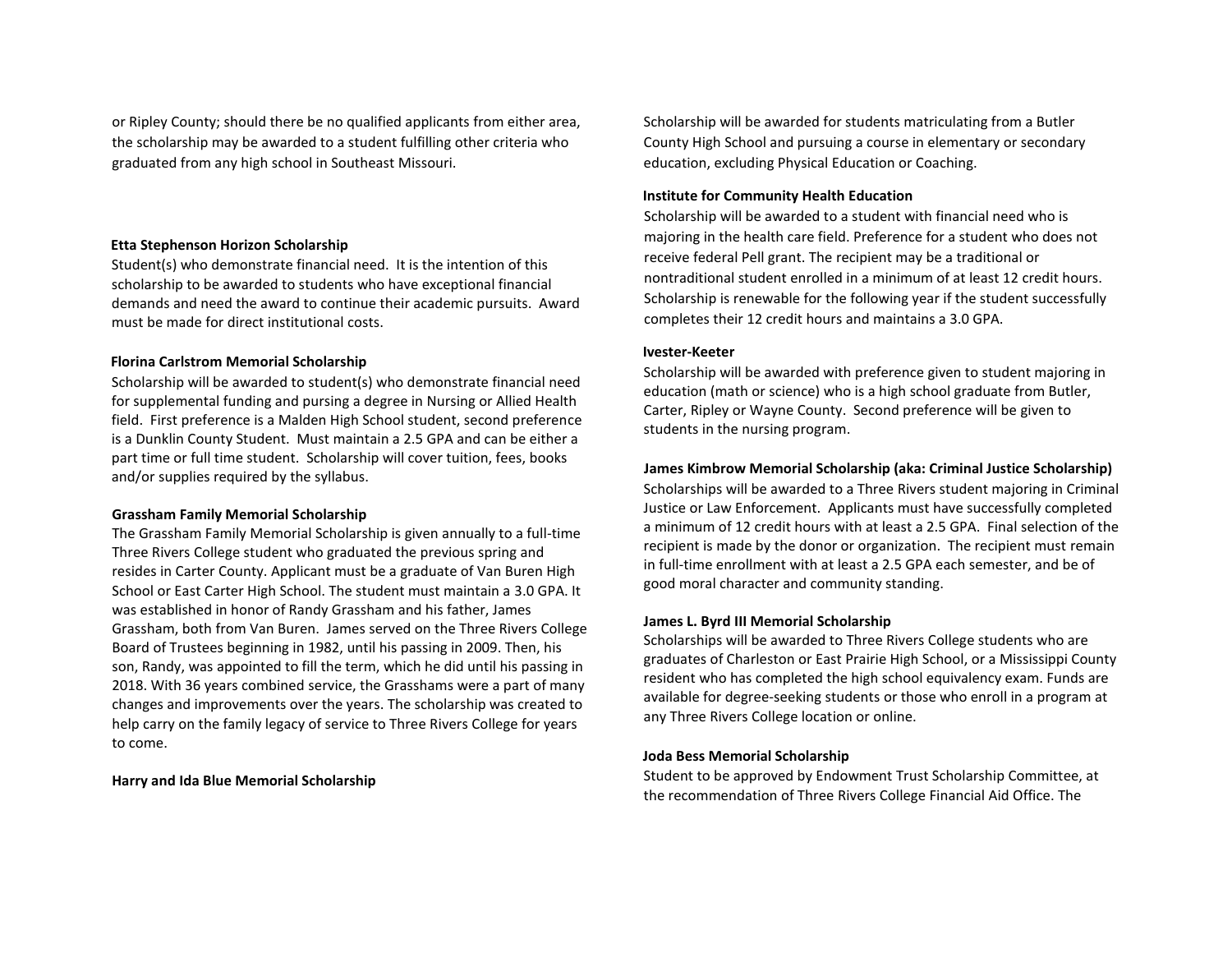student awarded the funds should have exceptional financial need, maintain a "C" average, and be enrolled in 12 credit hours.

## **Kay Porter Memorial Scholarship**

Scholarships will be awarded to the following majors: business administration major, pre-engineering major, and those studying fine arts at Three Rivers College.

## **Kim Mosley Memorial Scholarship**

Scholarship will be awarded to a student majoring in Law Enforcement. First preference will be given to a female Law Enforcement major, or an employee of the Poplar Bluff Police Department or Butler County Sheriff's Department. Recipient must be enrolled full time.

### **Lambert C. Drury Memorial Scholarship**

Awarded to students with a 2.5 GPA or higher. Students must be enrolled in programming to receive an Associate of Applied Science Degree (Three Rivers Trade Professions,), including but not limited to Agriculture Systems, Applied Technology, Diversified Technology, and Forestry Technology. Scholarship is renewable upon application within same trade profession.

### **Leonard Query Memorial Scholarship**

Scholarship will be awarded to in-district sophomore in the field of Marketing and Sales. The student must have a GPA of at least 3.0 at the end of their freshman year.

### **Norma Hufstedler Endowed Scholarships**

#1: Scholarship will be awarded to a student from the Doniphan R-1 school system and seeking a degree in Math, Science, or Engineering with a 3.0 GPA or greater. The student must be enrolled full time (12 or more hours,) and the scholarship is eligible for renewal with a 3.0 GPA. #2: First preference will be given to a student who is a veteran from the Doniphan R-1 school system and seeking a degree in Math, Science, or Engineering with a 3.0 GPA or greater. Second preference will be a student in the Doniphan R-1 School system and seeking a degree in

Education or Nursing. The student must be enrolled full time (12 or more hours,) and the scholarship is eligible for renewal with a 3.0 GPA.

### **Orville and Thelma McManus Memorial Scholarship**

Eligible applicants should be residents of Ripley County seeking a degree in nursing. They must maintain at least part-time status and complete each semester with a minimum 2.0 GPA. Awards will be paid to the student in two disbursements, one-half for the fall and one-half for the spring semester.

### **Richard Brumitt Memorial Scholarship**

Scholarship will be awarded to a full-time student who graduated the previous spring and resides in Ripley County. Preference from Doniphan and Naylor High School. The student must maintain a 3.0 GPA. A member of the family will serve as a part of the awarding committee. The scholarship can cover tuition, fees, books and supplies required by the syllabus.

### **Richard Thomas Memorial Scholarship**

Student(s) must demonstrate great financial need and can either be part time or full time student.

### **Sarah White Memorial Scholarship**

Student(s) must be seeking an Education degree and be a Poplar Bluff High School graduate. The student(s) can either be traditional or nontraditional, but must be a full time student (enrolled in 12 or more hours.) The student(s) must have a 3.0 GPA or greater to be considered from this scholarship and it is eligible renewal with a 3.0 GPA.

## **William and Martha Mallard Scholarship**

Student(s) must be seeking an associate's degree in math or science and have a high school GPA of 3.5 or greater. The student(s) must be enrolled full time (12 or more hours.) Student(s) must be a United States citizen and must be single with no children. Scholarship will cover tuition, books, fees and/or supplies required by the syllabus. The scholarship is eligible for renewal with a 3.0 GPA.